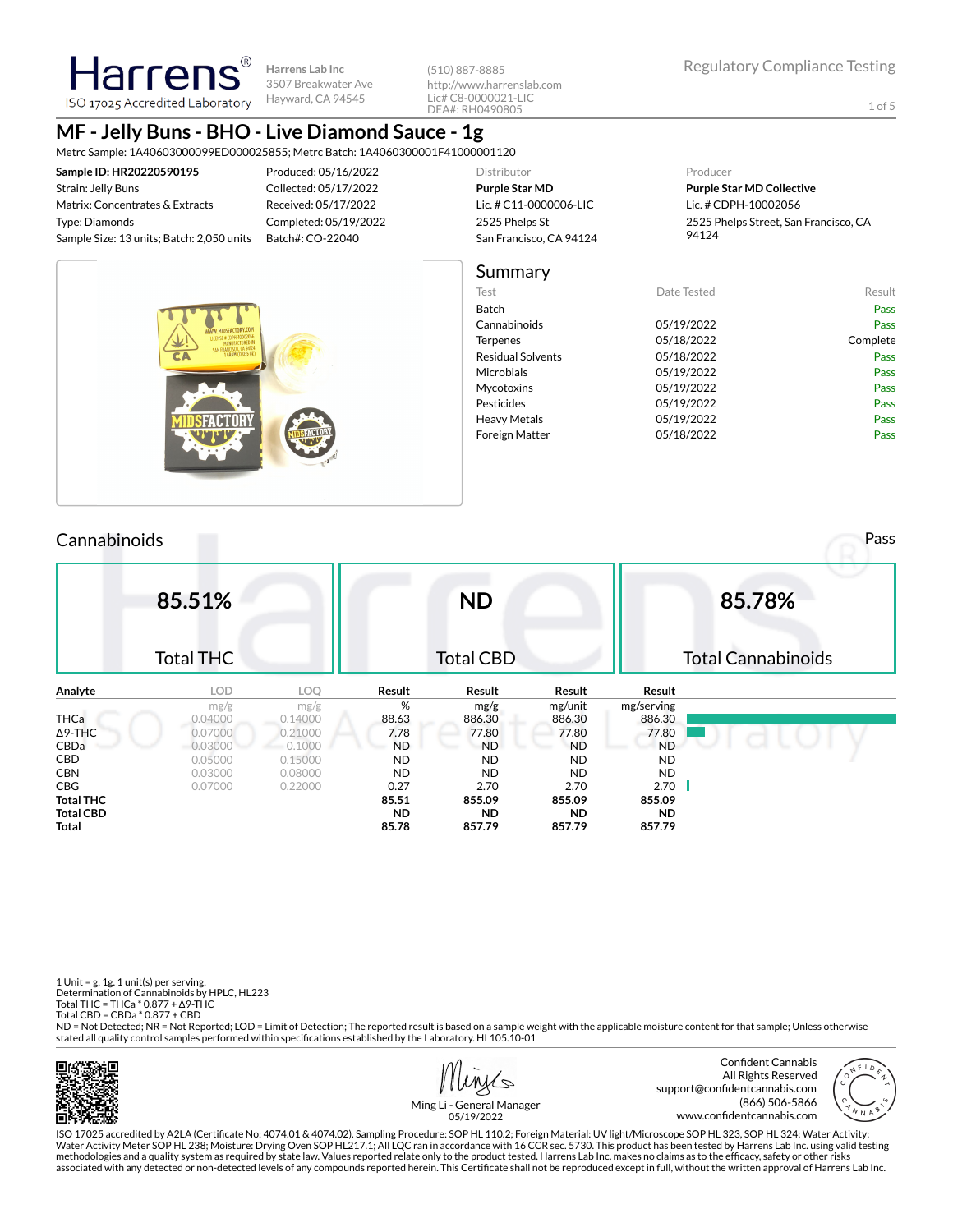**Harrens Lab Inc** 3507 Breakwater Ave ISO 17025 Accredited Laboratory Hayward, CA 94545

(510) 887-8885 http://www.harrenslab.com Lic# C8-0000021-LIC DEA#: RH0490805

## **MF - Jelly Buns - BHO - Live Diamond Sauce - 1g**

Metrc Sample: 1A40603000099ED000025855; Metrc Batch: 1A4060300001F41000001120

| Sample ID: HR20220590195                  | Produced: 05/16/2022  | Distributor             | Producer                              |
|-------------------------------------------|-----------------------|-------------------------|---------------------------------------|
| Strain: Jelly Buns                        | Collected: 05/17/2022 | <b>Purple Star MD</b>   | <b>Purple Star MD Collective</b>      |
| Matrix: Concentrates & Extracts           | Received: 05/17/2022  | Lic. # C11-0000006-LIC  | Lic. # CDPH-10002056                  |
| Type: Diamonds                            | Completed: 05/19/2022 | 2525 Phelps St          | 2525 Phelps Street, San Francisco, CA |
| Sample Size: 13 units; Batch: 2,050 units | Batch#: CO-22040      | San Francisco, CA 94124 | 94124                                 |

#### **Terpenes**

Harrens®

| Analyte             | <b>LOD</b> | <b>LOO</b> | <b>Results</b> | <b>Results</b> |  |
|---------------------|------------|------------|----------------|----------------|--|
|                     | mg/g       | mg/g       | mg/g           | %              |  |
| β-Caryophyllene     | 0.08000    | 0.1000     | 6.84           | 0.684          |  |
| δ-Limonene          | 0.08000    | 0.1000     | 6.84           | 0.684          |  |
| β-Myrcene           | 0.08000    | 0.1000     | 4.80           | 0.480          |  |
| $\alpha$ -Humulene  | 0.08000    | 0.1000     | 2.23           | 0.223          |  |
| $\alpha$ -Bisabolol | 0.08000    | 0.1000     | 2.06           | 0.206          |  |
| Guaiol              | 0.08000    | 0.1000     | 1.83           | 0.183          |  |
| Linalool            | 0.08000    | 0.1000     | 1.81           | 0.181          |  |
| $\beta$ -Pinene     | 0.08000    | 0.1000     | 0.57           | 0.057          |  |
| $\alpha$ -Pinene    | 0.08000    | 0.1000     | 0.51           | 0.051          |  |
| Caryophyllene Oxide | 0.08000    | 0.1000     | 0.40           | 0.040          |  |
| $\beta$ -Ocimene    | 0.08000    | 0.1000     | 0.36           | 0.036          |  |
| Terpinolene         | 0.08000    | 0.1000     | 0.21           | 0.021          |  |
| Eucalyptol          | 0.08000    | 0.1000     | 0.18           | 0.018          |  |
| Camphene            | 0.08000    | 0.1000     | 0.15           | 0.015          |  |
| 3-Carene            | 0.08000    | 0.1000     | ND.            | ND             |  |
| $\alpha$ -Terpinene | 0.08000    | 0.1000     | <b>ND</b>      | <b>ND</b>      |  |
| cis-Nerolidol       | 0.08000    | 0.1000     | ND.            | ND             |  |
| y-Terpinene         | 0.08000    | 0.1000     | <b>ND</b>      | ND             |  |
| Geraniol            | 0.08000    | 0.1000     | ND.            | ND             |  |
| Isopulegol          | 0.08000    | 0.1000     | <b>ND</b>      | ND             |  |
| p-Cymene            | 0.08000    | 0.1000     | <b>ND</b>      | ND.            |  |
| trans-Nerolidol     | 0.08000    | 0.1000     | ND.            | <b>ND</b>      |  |
| Total               |            |            | 28.79          | 2.879          |  |
| æ                   |            |            |                |                |  |

## Primary Aromas



Date Tested: 05/18/2022

ND = Not Detected; NR = Not Reported; LOD = Limit of Detection; Unless otherwise stated all quality control samples performed within specifications established by the Laboratory. HL105.10-01. SOP HL228. GC-FID







Ming Li - General Manager 05/19/2022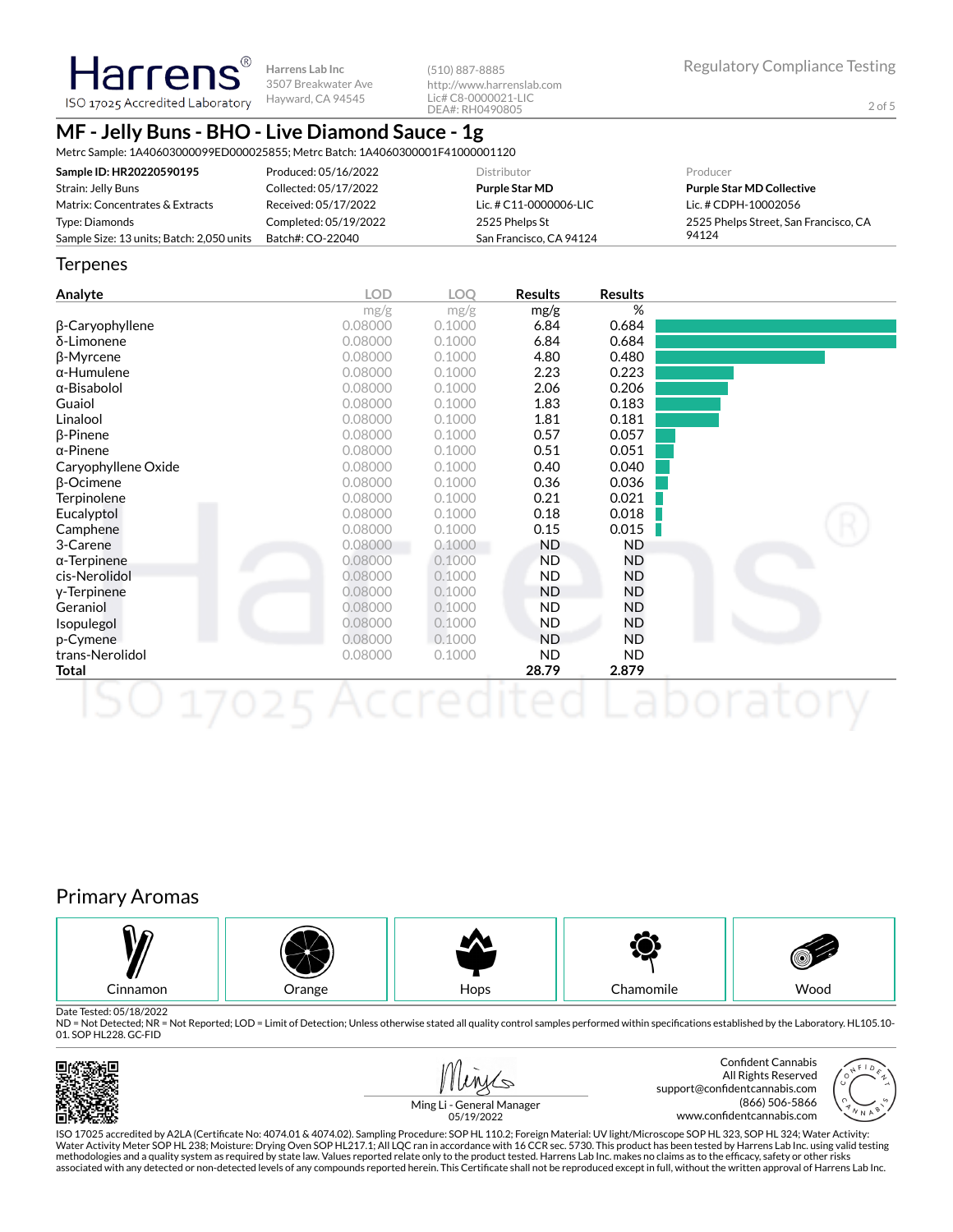**Harrens Lab Inc** 3507 Breakwater Ave Hayward, CA 94545

(510) 887-8885 http://www.harrenslab.com Lic# C8-0000021-LIC DEA#: RH0490805

## **MF - Jelly Buns - BHO - Live Diamond Sauce - 1g**

Metrc Sample: 1A40603000099ED000025855; Metrc Batch: 1A4060300001F41000001120

| Sample ID: HR20220590195                  | Produced: 05/16/2022  | <b>Distributor</b>      | Producer                              |
|-------------------------------------------|-----------------------|-------------------------|---------------------------------------|
| Strain: Jelly Buns                        | Collected: 05/17/2022 | <b>Purple Star MD</b>   | <b>Purple Star MD Collective</b>      |
| Matrix: Concentrates & Extracts           | Received: 05/17/2022  | Lic. # C11-0000006-LIC  | Lic. # CDPH-10002056                  |
| Type: Diamonds                            | Completed: 05/19/2022 | 2525 Phelps St          | 2525 Phelps Street, San Francisco, CA |
| Sample Size: 13 units; Batch: 2,050 units | Batch#: CO-22040      | San Francisco, CA 94124 | 94124                                 |

### Pesticides **Passage Community Community Community** Passes and the extension of the extension of the extension of the extension of the extension of the extension of the extension of the extension of the extension of the ext

Harrens ISO 17025 Accredited Laboratory

| Analyte             | <b>LOD</b> | <b>LOO</b> | Limit          | <b>Results</b> | <b>Status</b> | Analyte                 | <b>LOD</b> | <b>LOO</b> | Limit          | <b>Results</b> | <b>Status</b> |
|---------------------|------------|------------|----------------|----------------|---------------|-------------------------|------------|------------|----------------|----------------|---------------|
|                     | $\mu$ g/g  | $\mu$ g/g  | $\mu$ g/g      | $\mu$ g/g      |               |                         | $\mu$ g/g  | $\mu$ g/g  | $\mu$ g/g      | $\mu$ g/g      |               |
| Abamectin           | 0.03       | 0.1        | 0.1            | <b>ND</b>      | Pass          | Fludioxonil             | 0.03       | 0.1        | 0.1            | <b>ND</b>      | Pass          |
| Acephate            | 0.03       | 0.1        | 0.1            | <b>ND</b>      | Pass          | Hexythiazox             | 0.03       | 0.1        | 0.1            | <b>ND</b>      | Pass          |
| Acequinocyl         | 0.03       | 0.1        | 0.1            | <b>ND</b>      | Pass          | Imazalil                | 0.03       | 0.1        | 0.03           | <b>ND</b>      | Pass          |
| Acetamiprid         | 0.03       | 0.1        | 0.1            | <b>ND</b>      | Pass          | Imidacloprid            | 0.03       | 0.1        | 5              | <b>ND</b>      | Pass          |
| Aldicarb            | 0.03       | 0.1        | 0.03           | <b>ND</b>      | Pass          | Kresoxim Methyl         | 0.03       | 0.1        | 0.1            | <b>ND</b>      | Pass          |
| Azoxystrobin        | 0.03       | 0.1        | 0.1            | <b>ND</b>      | Pass          | Malathion               | 0.03       | 0.1        | 0.5            | <b>ND</b>      | Pass          |
| <b>Bifenazate</b>   | 0.03       | 0.1        | 0.1            | <b>ND</b>      | Pass          | Metalaxyl               | 0.03       | 0.1        | $\overline{2}$ | <b>ND</b>      | Pass          |
| <b>Bifenthrin</b>   | 0.03       | 0.1        | 3              | <b>ND</b>      | Pass          | Methiocarb              | 0.03       | 0.1        | 0.03           | <b>ND</b>      | Pass          |
| <b>Boscalid</b>     | 0.03       | 0.1        | 0.1            | <b>ND</b>      | Pass          | Methomyl                | 0.03       | 0.1        | $\mathbf 1$    | <b>ND</b>      | Pass          |
| Captan              | 0.03       | 0.1        | 0.7            | <b>ND</b>      | Pass          | Mevinphos               | 0.03       | 0.1        | 0.03           | <b>ND</b>      | Pass          |
| Carbaryl            | 0.03       | 0.1        | 0.5            | <b>ND</b>      | Pass          | Myclobutanil            | 0.03       | 0.1        | 0.1            | <b>ND</b>      | Pass          |
| Carbofuran          | 0.03       | 0.1        | 0.03           | <b>ND</b>      | Pass          | Naled                   | 0.03       | 0.1        | 0.1            | <b>ND</b>      | Pass          |
| Chlorantraniliprole | 0.03       | 0.1        | 10             | <b>ND</b>      | Pass          | Oxamyl                  | 0.03       | 0.1        | 0.5            | <b>ND</b>      | Pass          |
| Chlordane           | 0.03       | 0.1        | 0.03           | <b>ND</b>      | Pass          | Paclobutrazol           | 0.03       | 0.1        | 0.03           | <b>ND</b>      | Pass          |
| Chlorfenapyr        | 0.03       | 0.1        | 0.03           | <b>ND</b>      | Pass          | Parathion Methyl        | 0.03       | 0.1        | 0.03           | <b>ND</b>      | Pass          |
| Chlorpyrifos        | 0.03       | 0.1        | 0.03           | <b>ND</b>      | Pass          | Pentachloronitrobenzene | 0.03       | 0.1        | 0.1            | <b>ND</b>      | Pass          |
| Clofentezine        | 0.03       | 0.1        | 0.1            | <b>ND</b>      | Pass          | Permethrin              | 0.03       | 0.1        | 0.5            | <b>ND</b>      | Pass          |
| Coumaphos           | 0.03       | 0.1        | 0.03           | <b>ND</b>      | Pass          | Phosmet                 | 0.03       | 0.1        | 0.1            | <b>ND</b>      | Pass          |
| Cyfluthrin          | 0.03       | 0.1        | $\overline{2}$ | <b>ND</b>      | Pass          | Piperonyl Butoxide      | 0.03       | 0.1        | 3              | <b>ND</b>      | Pass          |
| Cypermethrin        | 0.03       | 0.1        | $\mathbb 1$    | <b>ND</b>      | Pass          | Prallethrin             | 0.03       | 0.1        | 0.1            | <b>ND</b>      | Pass          |
| Daminozide          | 0.03       | 0.1        | 0.03           | <b>ND</b>      | Pass          | Propiconazole           | 0.03       | 0.1        | 0.1            | <b>ND</b>      | Pass          |
| Diazinon            | 0.03       | 0.1        | 0.1            | <b>ND</b>      | Pass          | Propoxur                | 0.03       | 0.1        | 0.03           | <b>ND</b>      | Pass          |
| <b>Dichlorvos</b>   | 0.03       | 0.1        | 0.03           | <b>ND</b>      | Pass          | Pyrethrins              | 0.03       | 0.1        | 0.5            | <b>ND</b>      | Pass          |
| Dimethoate          | 0.03       | 0.1        | 0.03           | <b>ND</b>      | Pass          | Pyridaben               | 0.03       | 0.1        | 0.1            | <b>ND</b>      | Pass          |
| Dimethomorph        | 0.03       | 0.1        | $\overline{2}$ | <b>ND</b>      | Pass          | Spinetoram              | 0.03       | 0.1        | 0.1            | <b>ND</b>      | Pass          |
| Ethoprophos         | 0.03       | 0.1        | 0.03           | <b>ND</b>      | Pass          | Spinosad                | 0.03       | 0.1        | 0.1            | <b>ND</b>      | Pass          |
| Etofenprox          | 0.03       | 0.1        | 0.03           | <b>ND</b>      | Pass          | Spiromesifen            | 0.03       | 0.1        | 0.1            | <b>ND</b>      | Pass          |
| Etoxazole           | 0.03       | 0.1        | 0.1            | <b>ND</b>      | Pass          | Spirotetramat           | 0.03       | 0.1        | 0.1            | <b>ND</b>      | Pass          |
| Fenhexamid          | 0.03       | 0.1        | 0.1            | <b>ND</b>      | Pass          | Spiroxamine             | 0.03       | 0.1        | 0.03           | <b>ND</b>      | Pass          |
| Fenoxycarb          | 0.03       | 0.1        | 0.03           | <b>ND</b>      | Pass          | Tebuconazole            | 0.03       | 0.1        | 0.1            | <b>ND</b>      | Pass          |
| Fenpyroximate       | 0.03       | 0.1        | 0.1            | <b>ND</b>      | Pass          | Thiacloprid             | 0.03       | 0.1        | 0.03           | <b>ND</b>      | Pass          |
| Fipronil            | 0.03       | 0.1        | 0.03           | <b>ND</b>      | Pass          | Thiamethoxam            | 0.03       | 0.1        | 5              | <b>ND</b>      | Pass          |
| Flonicamid          | 0.03       | 0.1        | 0.1            | <b>ND</b>      | Pass          | Trifloxystrobin         | 0.03       | 0.1        | 0.1            | <b>ND</b>      | Pass          |

Date Tested: 05/19/2022

We analyze samples by AOAC Official Method 2007.01-Modified; ND = Not Detected; NR = Not Reported; LOD = Limit of Detection; The reported result is based on a sample weight with the applicable moisture content for that sample; Unless otherwise stated all quality control samples performed within specifications established by the<br>Laboratory. HL105.10-01. Tested by LC/MS/MS and GC/







Ming Li - General Manager 05/19/2022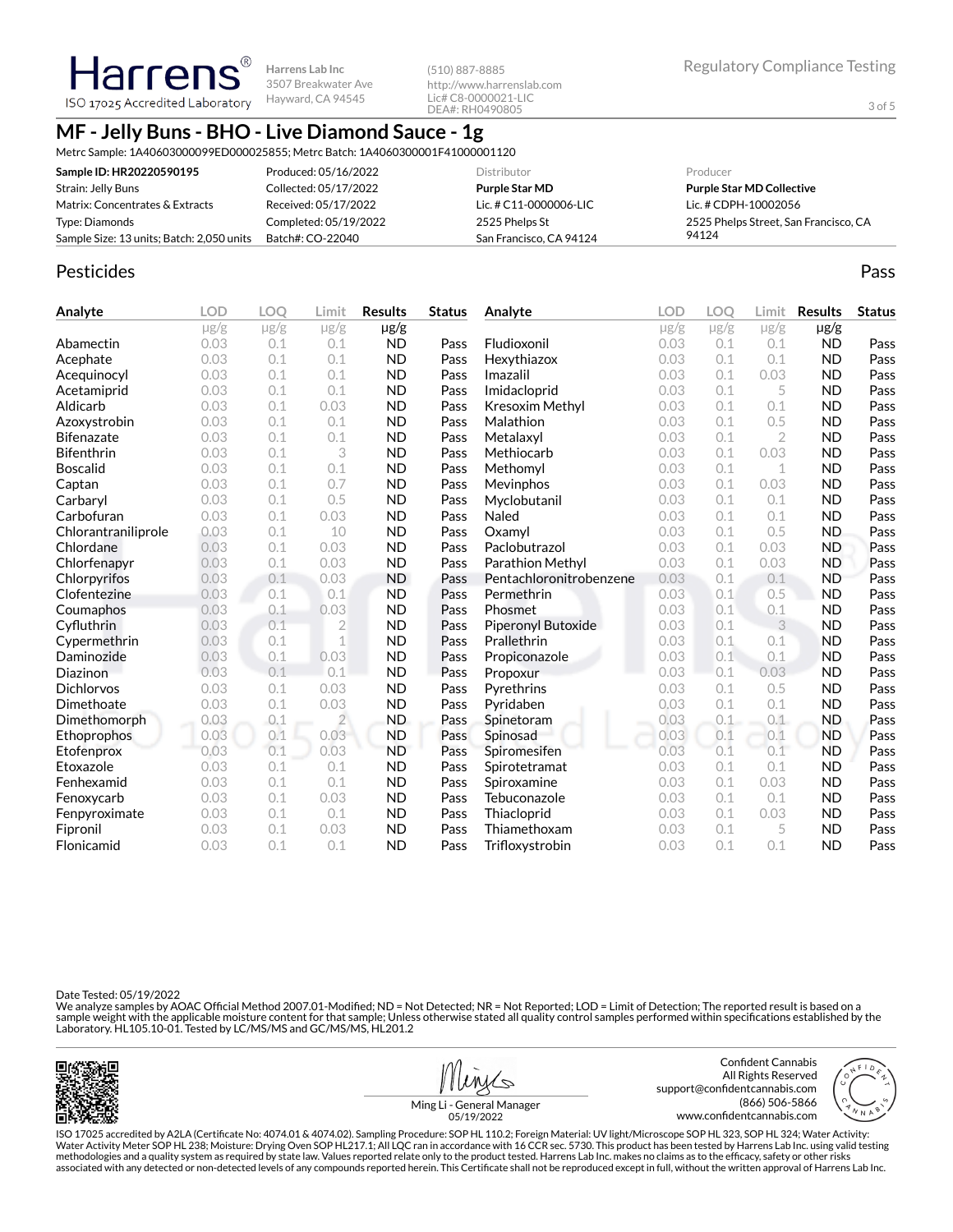**Harrens Lab Inc** 3507 Breakwater Ave ISO 17025 Accredited Laboratory Hayward, CA 94545

(510) 887-8885 http://www.harrenslab.com Lic# C8-0000021-LIC DEA#: RH0490805

## **MF - Jelly Buns - BHO - Live Diamond Sauce - 1g**

Metrc Sample: 1A40603000099ED000025855; Metrc Batch: 1A4060300001F41000001120

| Sample ID: HR20220590195                  | Produced: 05/16/2022  | Distributor              | Producer                              |
|-------------------------------------------|-----------------------|--------------------------|---------------------------------------|
| Strain: Jelly Buns                        | Collected: 05/17/2022 | Purple Star MD           | <b>Purple Star MD Collective</b>      |
| Matrix: Concentrates & Extracts           | Received: 05/17/2022  | Lic. # $C11-0000006-LLC$ | Lic. # CDPH-10002056                  |
| Type: Diamonds                            | Completed: 05/19/2022 | 2525 Phelps St           | 2525 Phelps Street, San Francisco, CA |
| Sample Size: 13 units; Batch: 2,050 units | Batch#: CO-22040      | San Francisco, CA 94124  | 94124                                 |

### Residual Solvents Pass

Harrens®

| Analyte             | <b>LOD</b> | <b>LOO</b> | Limit       | <b>Results</b> | <b>Status</b> |
|---------------------|------------|------------|-------------|----------------|---------------|
|                     | $\mu$ g/g  | $\mu$ g/g  | $\mu$ g/g   | $\mu$ g/g      |               |
| 1,2-Dichloro-Ethane | 0.15       | 0.45       | 1           | <b>ND</b>      | Pass          |
| Acetone             | 1.62       | 4.92       | 5000        | <b>ND</b>      | Pass          |
| Acetonitrile        | 2.14       | 6.5        | 410         | <b>ND</b>      | Pass          |
| Benzene             | 0.17       | 0.51       | 1           | ND.            | Pass          |
| <b>Butane</b>       | 10.12      | 30.68      | 5000        | <b>ND</b>      | Pass          |
| Chloroform          | 0.2        | 0.6        | 1           | <b>ND</b>      | Pass          |
| Ethanol             | 2.73       | 8.27       | 5000        | <b>ND</b>      | Pass          |
| Ethyl-Acetate       | 1.27       | 3.86       | 5000        | <b>ND</b>      | Pass          |
| Ethyl-Ether         | 2.88       | 8.72       | 5000        | <b>ND</b>      | Pass          |
| Ethylene Oxide      | 0.13       | 0.39       | $\mathbf 1$ | <b>ND</b>      | Pass          |
| Heptane             | 1.73       | 5.25       | 5000        | ND.            | Pass          |
| Isopropanol         | 2.03       | 6.14       | 5000        | 205.0          | Pass          |
| Methanol            | 2.26       | 6.86       | 3000        | <b>ND</b>      | Pass          |
| Methylene-Chloride  | 0.31       | 0.94       |             | ND.            | Pass          |
| n-Hexane            | 3.46       | 10.5       | 290         | <b>ND</b>      | Pass          |
| Pentane             | 7.88       | 23.88      | 5000        | 45.1           | Pass          |
| Propane             | 7.47       | 22.62      | 5000        | <b>ND</b>      | Pass          |
| Toluene             | 1.37       | 4.16       | 890         | ND.            | Pass          |
| Trichloroethene     | 0.14       | 0.44       |             | ND.            | Pass          |
| Xylenes             | 2.86       | 8.68       | 2170        | <b>ND</b>      | Pass          |

Date Tested: 05/18/2022 ND = Not Detected; SOP HL231. Headspace GC-FID



Confident Cannabis All Rights Reserved support@confidentcannabis.com (866) 506-5866 www.confidentcannabis.com



Ming Li - General Manager 05/19/2022